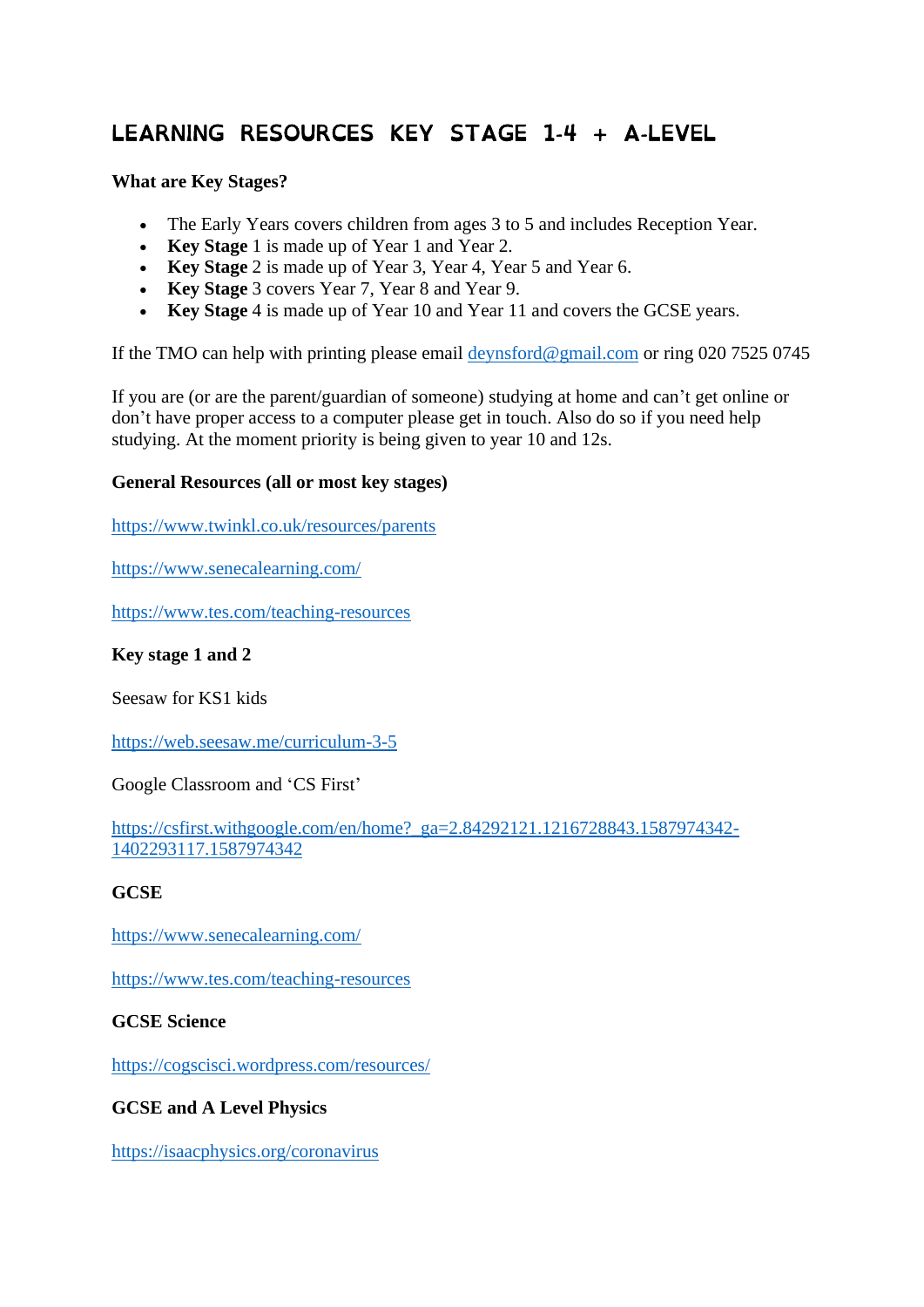# **A-Level**

Cambridge University publishers are giving free access to all of its online textbooks until the end of May: <https://www.cambridge.org/core/what-we-publish/textbooks>

Eton College is making several online self-study courses from the EtonX Future Skills Programme available free of charge to state school pupils in the UK. These courses are particularly appropriate for Year 11 and Year 13 pupils and offer training in skills important to life and to the workplace. <https://etonx.com/uk-schools/>

## **Uncategorised**

<https://www.starfall.com/h/>

<https://www.abcya.com/>

<https://www.funbrain.com/>

<https://www.splashlearn.com/>

<https://www.storylineonline.net/>

<https://pbskids.org/>

<https://www.highlightskids.com/>

<https://kids.nationalgeographic.com/>

<https://www.coolmath4kids.com/>

<http://www.mathgametime.com/>

<https://www.uniteforliteracy.com/>

<http://www.literactive.com/Home/index.asp>

<http://www.sciencekids.co.nz/>

<https://www.seussville.com/>

**Below is a sheet made by a local teacher of other resources including museums. The links are not clickable but you can type them in yourself.**